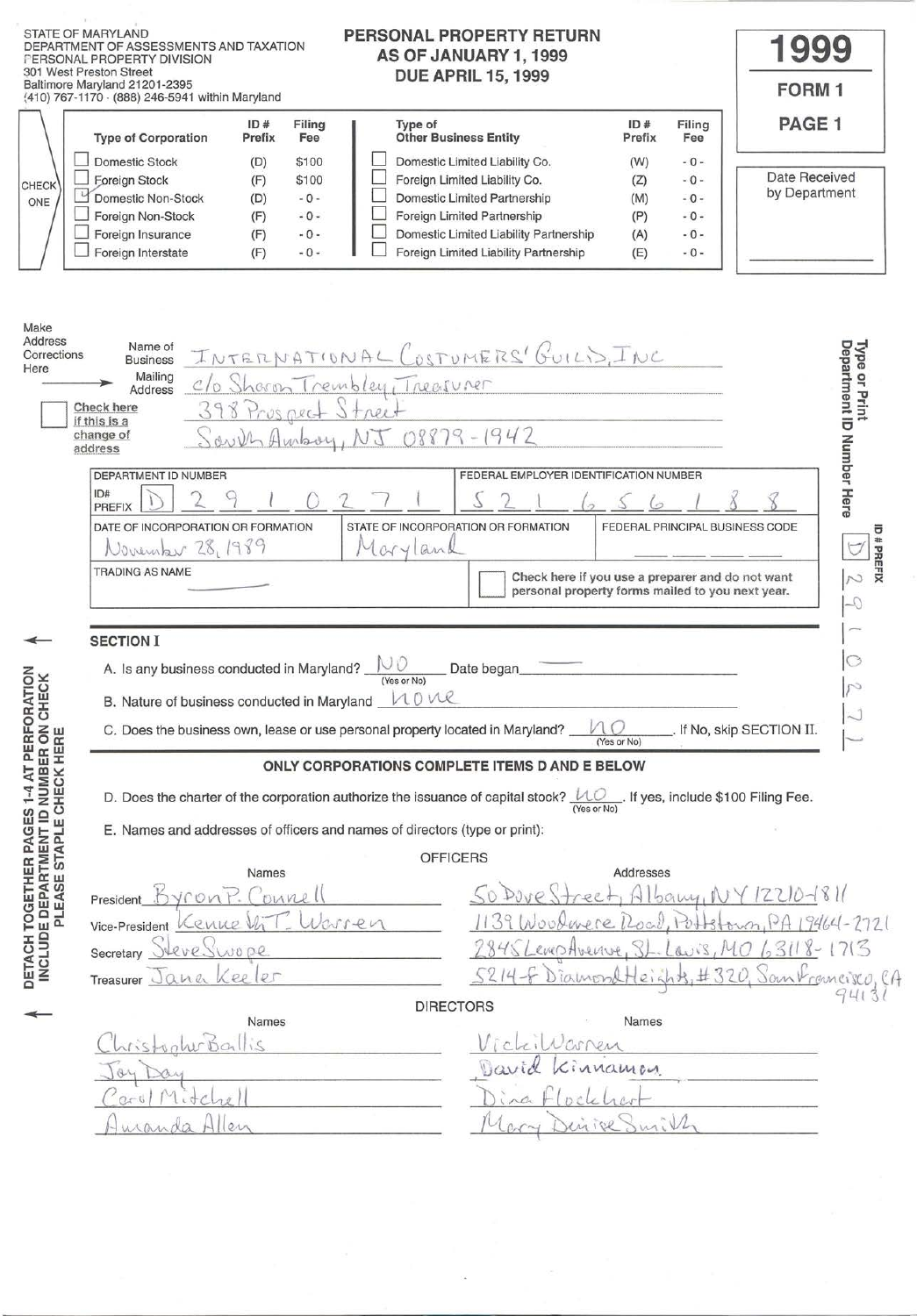# BUSINESS TANGIBLE PERSONAL PROPERTY LOCATED IN MARYLAND

EACH QUESTION MUST BE ANSWERED-SEE INSTRUCTIONS

ROUND CENTS TO THE NEAREST WHOLE DOLLAR

# SECTION II

A. IMPORTANT: Show exact location of all personal property owned and used in the State of Maryland, including county, town, and street address (P.O. Boxes are not acceptable). This assures proper distribution of assessments. If property is located in two or more jurisdictions provide breakdown by locations by

| completing additional copies of Section II for each location.                                                                      |             | (County)            |  |
|------------------------------------------------------------------------------------------------------------------------------------|-------------|---------------------|--|
| (Address, Number and Street)                                                                                                       | (Zip Code)  |                     |  |
| Check here if this location has changed from the 1998 return<br>Is the property located inside the limits of an incorporated town? | (Yes or No) | (Incorporated Town) |  |

G) Furniture, fixtures, tools, machinery and equipment not used for manufacturing or research and development. State the original cost of the property by year of acquisition and category of property as described in the Depreciation Rate Chart on page 4. Include all fully depreciated property and property expensed under IRS Rules.

Columns B through G require an explanation of the type of property being reported. Use the lines provided below. If additional space is needed, supply a supplemental schedule. Failure to explain the type of property will result in the property being treated as Category A property (see instructions for example). Refer to the 1999 Depreciation Rate Chart on page 4 for computer equipment rates for categories 8 and D.

|                |   |   |   | <b>SPECIAL DEPRECIATION RATES (SEE PAGE 4)</b> |   |   |                                      |                   |
|----------------|---|---|---|------------------------------------------------|---|---|--------------------------------------|-------------------|
|                | А | в | с | D                                              | Ε | F | G                                    | <b>TOTAL COST</b> |
| 1998           |   |   |   |                                                |   |   |                                      |                   |
| 1997           |   |   |   |                                                |   |   |                                      |                   |
| 1996           |   |   |   |                                                |   |   |                                      |                   |
| 1995           |   |   |   |                                                |   |   |                                      |                   |
| 1994           |   |   |   |                                                |   |   |                                      |                   |
| 1993           |   |   |   |                                                |   |   |                                      |                   |
| 1992           |   |   |   |                                                |   |   |                                      |                   |
| 1991 and prior |   |   |   |                                                |   |   |                                      |                   |
|                |   |   |   |                                                |   |   | TOTAL COST COLUMNS A-G $\rightarrow$ |                   |

DESCRIBE B-G PROPERTY HERE:

® Commercial Inventory. Furnish an average of 12 monthly inventory values taken in Maryland during 1998 at cost or market value of merchandise and stock in trade. Include products manufactured by the business and held for retail sale and inventory held on consignment. (Do not include raw materials or supplies used in manufacturing) Note: LIFO prohibited in computing inventory value.

| Average Commercial Inventory | Furnish from the latest Maryland Income Tax return: |           |  |
|------------------------------|-----------------------------------------------------|-----------|--|
|                              | Opening Inventory - date                            | amount \$ |  |
|                              | Closing Inventory - date                            | amount \$ |  |

Note: Businesses that need a Trader's License must report commercial inventory

@ Supplies. Furnish the average cost of consumable items not held for sale (e.g., contractor's supplies, office supplies, etc.).

| Average Cost |  |
|--------------|--|
| \$           |  |

@) Manufacturing/Research and Development (R&D) Inventory. Furnish an average of 12 monthly inventory values taken in Maryland during 1998 at cost or market value of raw materials, supplies, goods in process and finished products used in and resulting from manufacturing by the business. (Do not include manufactured products held for retail sale).

| Average Manufacturing/R&D Inventory | Furnish from the latest Maryland Income Tax return: |           |
|-------------------------------------|-----------------------------------------------------|-----------|
|                                     | Opening Inventory - date                            | amount \$ |
|                                     | Closing Inventory - date                            | amount \$ |

| <b>FORM</b>   |
|---------------|
| <b>PAGE 2</b> |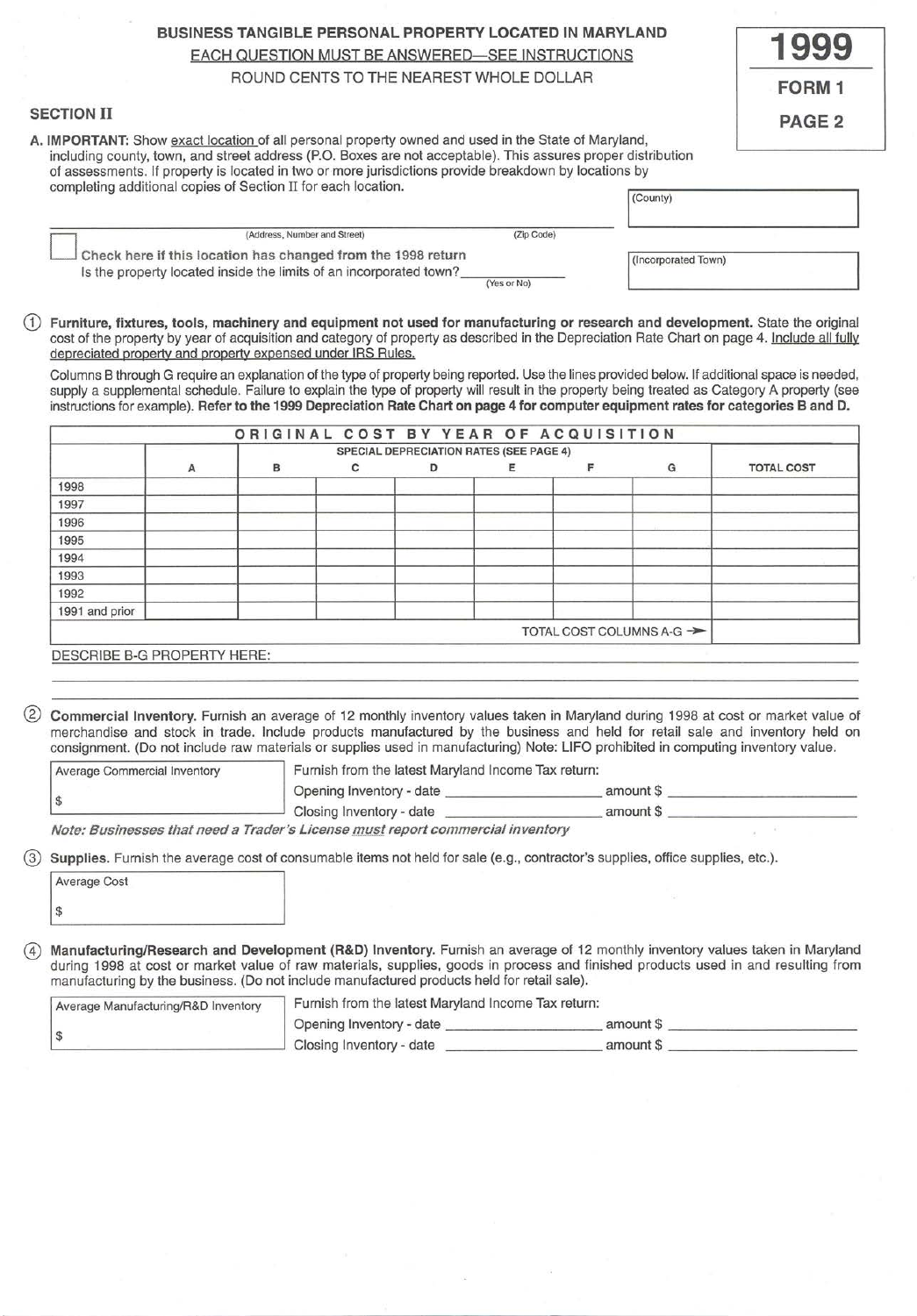| 1998<br>1997<br>1996<br>1995 | original cost of the property by year of acquisition. Include all fully depreciated property and property expensed<br>under IRS Rules. If exemption is claimed for the first time, a manufacturing/R&D exemption application must<br>be submitted before this exemption can be granted. Contact the Department for an application.<br>If the property is located in a taxable jurisdiction a detailed schedule by depreciation category should be included<br>to take advantage of higher depreciation allowances.                                                                                                                                                                                                                                                                           |                                      |             |                   |       |                   |
|------------------------------|----------------------------------------------------------------------------------------------------------------------------------------------------------------------------------------------------------------------------------------------------------------------------------------------------------------------------------------------------------------------------------------------------------------------------------------------------------------------------------------------------------------------------------------------------------------------------------------------------------------------------------------------------------------------------------------------------------------------------------------------------------------------------------------------|--------------------------------------|-------------|-------------------|-------|-------------------|
|                              |                                                                                                                                                                                                                                                                                                                                                                                                                                                                                                                                                                                                                                                                                                                                                                                              |                                      |             |                   |       | <b>FORM 1</b>     |
|                              |                                                                                                                                                                                                                                                                                                                                                                                                                                                                                                                                                                                                                                                                                                                                                                                              |                                      |             |                   |       | PAGE <sub>3</sub> |
|                              |                                                                                                                                                                                                                                                                                                                                                                                                                                                                                                                                                                                                                                                                                                                                                                                              | ORIGINAL COST BY YEAR OF ACQUISITION |             |                   |       |                   |
|                              |                                                                                                                                                                                                                                                                                                                                                                                                                                                                                                                                                                                                                                                                                                                                                                                              | 1994                                 |             |                   |       |                   |
|                              |                                                                                                                                                                                                                                                                                                                                                                                                                                                                                                                                                                                                                                                                                                                                                                                              | 1993                                 |             | <b>TOTAL COST</b> | $\$\$ |                   |
|                              |                                                                                                                                                                                                                                                                                                                                                                                                                                                                                                                                                                                                                                                                                                                                                                                              | 1992                                 |             |                   |       |                   |
|                              |                                                                                                                                                                                                                                                                                                                                                                                                                                                                                                                                                                                                                                                                                                                                                                                              | 1991 and prior                       |             |                   |       |                   |
| (6)                          | Vehicles with Interchangeable Registration (dealer, recycler, finance company, special mobile equipment, and transporter<br>plates) and unregistered vehicles should be reported here                                                                                                                                                                                                                                                                                                                                                                                                                                                                                                                                                                                                        |                                      |             |                   |       |                   |
|                              |                                                                                                                                                                                                                                                                                                                                                                                                                                                                                                                                                                                                                                                                                                                                                                                              | ORIGINAL COST BY YEAR OF ACQUISITION |             |                   |       |                   |
| 1998                         |                                                                                                                                                                                                                                                                                                                                                                                                                                                                                                                                                                                                                                                                                                                                                                                              | 1996                                 |             |                   |       |                   |
| 1997                         |                                                                                                                                                                                                                                                                                                                                                                                                                                                                                                                                                                                                                                                                                                                                                                                              | 1995 and prior                       |             | <b>TOTAL COST</b> | S     |                   |
|                              |                                                                                                                                                                                                                                                                                                                                                                                                                                                                                                                                                                                                                                                                                                                                                                                              |                                      |             |                   |       |                   |
| (7)                          | Non-farming livestock \$_                                                                                                                                                                                                                                                                                                                                                                                                                                                                                                                                                                                                                                                                                                                                                                    | (Book Value)                         | \$          | (Market Value)    |       |                   |
| (8)                          | File separate schedule giving a description of property, original cost and the date of acquisition.                                                                                                                                                                                                                                                                                                                                                                                                                                                                                                                                                                                                                                                                                          |                                      |             |                   | $\$\$ |                   |
|                              |                                                                                                                                                                                                                                                                                                                                                                                                                                                                                                                                                                                                                                                                                                                                                                                              |                                      |             |                   |       |                   |
| (9)                          | Property owned by others and used or held by the business as lessee or otherwise Total Cost<br>File separate schedule showing names and addresses of owners, lease number, description of property,<br>installation date and separate cost in each case.                                                                                                                                                                                                                                                                                                                                                                                                                                                                                                                                     |                                      |             |                   | \$    |                   |
| <b>SECTION III</b>           | File separate schedule showing names and addresses of lessees, lease number, description of property, installation date and original<br>cost by year of acquisition for each location. Schedule should group leases by county where the property is located. Manufacturer<br>lessors should submit the retail selling price of the property not the manufacturing cost.<br>This Section must be completed.<br>A. Total Gross Sales, or amount of business transacted during 1998 in Maryland \$ $N \in \mathbb{R}$<br>If the business has sales in Maryland and does not report any personal property explain how the business is conducted without<br>personal property. If the business is using the personal property of another business, provide the name and address of that business. |                                      |             |                   |       |                   |
|                              | B. If the business operates on a fiscal year, state beginning and ending dates: $\frac{Ca\ell endev}{\ell e}$<br>C. If this is the business' first Maryland personal property return, state whether or not it succeeds an established business and                                                                                                                                                                                                                                                                                                                                                                                                                                                                                                                                           |                                      |             |                   |       |                   |
|                              | give name:                                                                                                                                                                                                                                                                                                                                                                                                                                                                                                                                                                                                                                                                                                                                                                                   |                                      |             |                   |       |                   |
|                              | D. Does the business own any fully depreciated and/or expensed personal property located in Maryland?                                                                                                                                                                                                                                                                                                                                                                                                                                                                                                                                                                                                                                                                                        |                                      |             |                   |       | (Yes or No)       |
|                              | If yes, is that property reported on this return?____                                                                                                                                                                                                                                                                                                                                                                                                                                                                                                                                                                                                                                                                                                                                        |                                      | (Yes or No) |                   |       |                   |
|                              | E. Does the submitted balance sheet or depreciation schedule reflect personal property located outside of Maryland?<br>If yes, reconcile it with this return.                                                                                                                                                                                                                                                                                                                                                                                                                                                                                                                                                                                                                                |                                      |             |                   |       |                   |

 $\frac{1}{2} \frac{d}{dt}$ 

 $\epsilon_{\rm esc}$